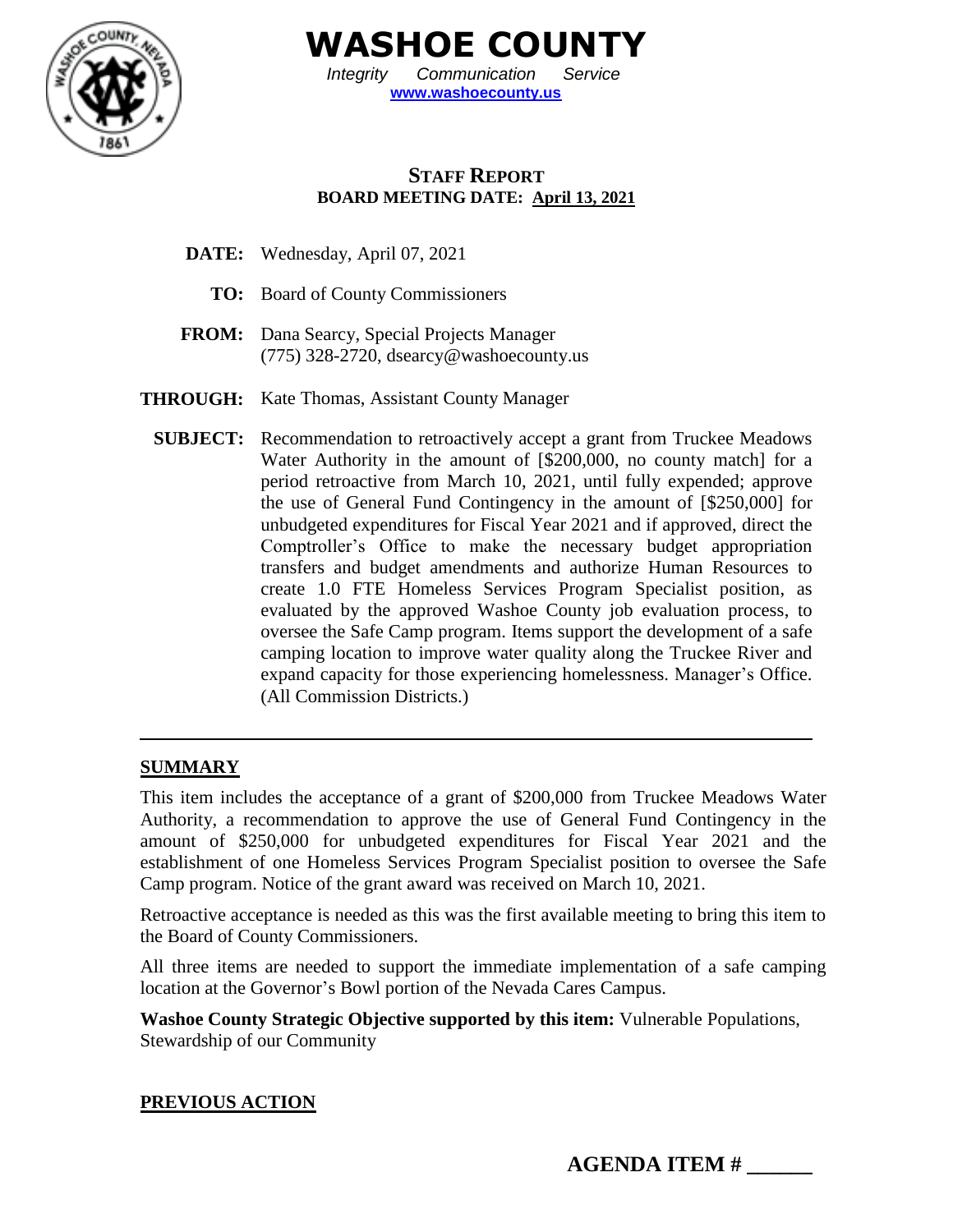On March 23, 2021, the BCC approved the use of General Fund Contingency in the amount of \$260,000.00 to support Our Place and unbudgeted shelter expenses.

On May 19, 2020, the BCC approved the Fiscal Year 2021 Final Washoe County Budget, which included \$750,000.00 of General Fund Contingency.

On Nov 18, 2020, at a joint meeting with the City of Reno Council and the City of Sparks Council, the BCC voted to acquire and cost share three parcels on East 4th Street for the purpose of expanding shelter capacity in the region to assist people experiencing homelessness.

# **BACKGROUND**

Amid growing community concerns over the public safety, public health and environmental concerns stemming for people living encampments along the Truckee River, during a Community Homelessness Advisory Board (CHAB) meeting in November 2020, representatives from One Truckee River, a group of public and private partners managing the Truckee River, presented that stormwater sampling and analysis of 11 fixed sites on eight (8) tributaries of the Truckee River showed elevated concentrations of contaminants including elevated levels of E. coli in the Truckee River.

In a subsequent concurrent meeting dated November 18, 2020, the Washoe County Board of Commissioners and the City of Reno and Sparks City Councils voted to acquire and cost share three parcels on East 4<sup>th</sup> Street for the purpose of expanding shelter capacity in the region to assist people experiencing homelessness. The number of individuals experiencing homelessness has increased significantly due to the COVID-19 pandemic and subsequent unemployment spurring housing insecurity, further compound previous community concerns over the public safety, public health and environmental concerns of people living in encampments.

One of the purchased parcels included the Governor's Bowl Park which was discussed to be a safe camping location. The location would serve as a safe space where encampments along the Truckee River could relocate providing access to restrooms, meal service, and will be a more secure location for individuals not wishing to move into shelters.

The purpose for the Safe Camp is to:

- Provide a sanctioned location for people currently living outside that reduces the environmental, public health and safety concerns of unregulated encampments.
- Provide a sanctioned camping location to reduce the negative impacts of unsheltered people being forcibly removed from a location.
- From this stable location, engage safe camp residents in housing focused conversations, service referrals and housing placements.

Notice of the grant award of \$200,000 was received on March 10, 2021. The TMWA grant funding will be used to pay for infrastructure such as electricity, water, restrooms and other amenities at the newly established safe camp.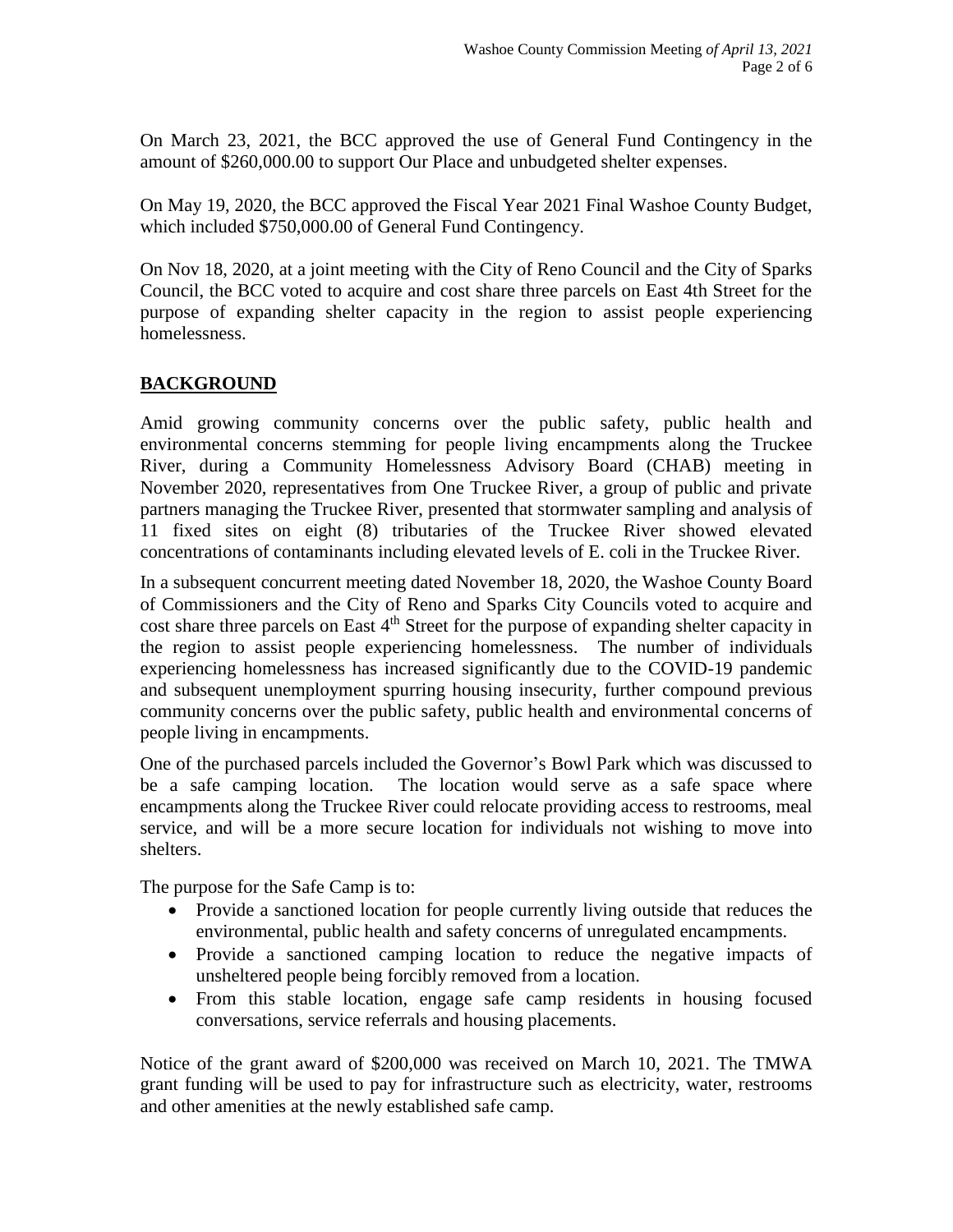In order to provide adequate funds to needed to establish the Safe Camp, funds from the contingency fund are needed.

In addition to the contingency fund transfer, approval is being requested to establish one full-time Homeless Services Program Specialist position, effective as of April 13, 2021, to oversee the Safe Camp program. This position has been reviewed through the approved Washoe County job evaluation process, including review by Korn Ferry, and will be included in the FY22 recommended budget for BCC approval.

### **GRANT AWARD SUMMARY**

**Project/Program Name:** Safe Camp at the Nevada Cares Campus

**Scope of the Project:** Development of a safe space where encampments along the Truckee River could relocate providing access to restrooms, meal service, and a more secure location for individuals not wishing to move into shelters.

**Benefit to Washoe County Residents:** Improved health and safety for our community's unsheltered residents and improved water quality for the Truckee River.

**On-Going Program Support:** Efforts are currently underway to determine the funding needs of the Safe Camp and regional ongoing support.

| <b>Award Amount:</b>        | \$200,000                            |  |
|-----------------------------|--------------------------------------|--|
| <b>Grant Period:</b>        | March 10, 2021, until fully expended |  |
| <b>Funding Source:</b>      | Truckee Meadows Water Authority      |  |
| <b>Pass Through Entity:</b> | NA                                   |  |
| <b>CFDA Number:</b>         | NA                                   |  |
| <b>Grant ID Number:</b>     | NA                                   |  |
|                             |                                      |  |

**Match Amount and Type:** *NA*

**Sub-Awards and Contracts:** All contracts will be procured using Washoe County procurement policies and procedures.

#### **FISCAL IMPACT**

#### TMWA Grant:

If accepted, the FY21 Capital Improvement Fund (402) budget will need to be amended in the following revenue and expenditure accounts: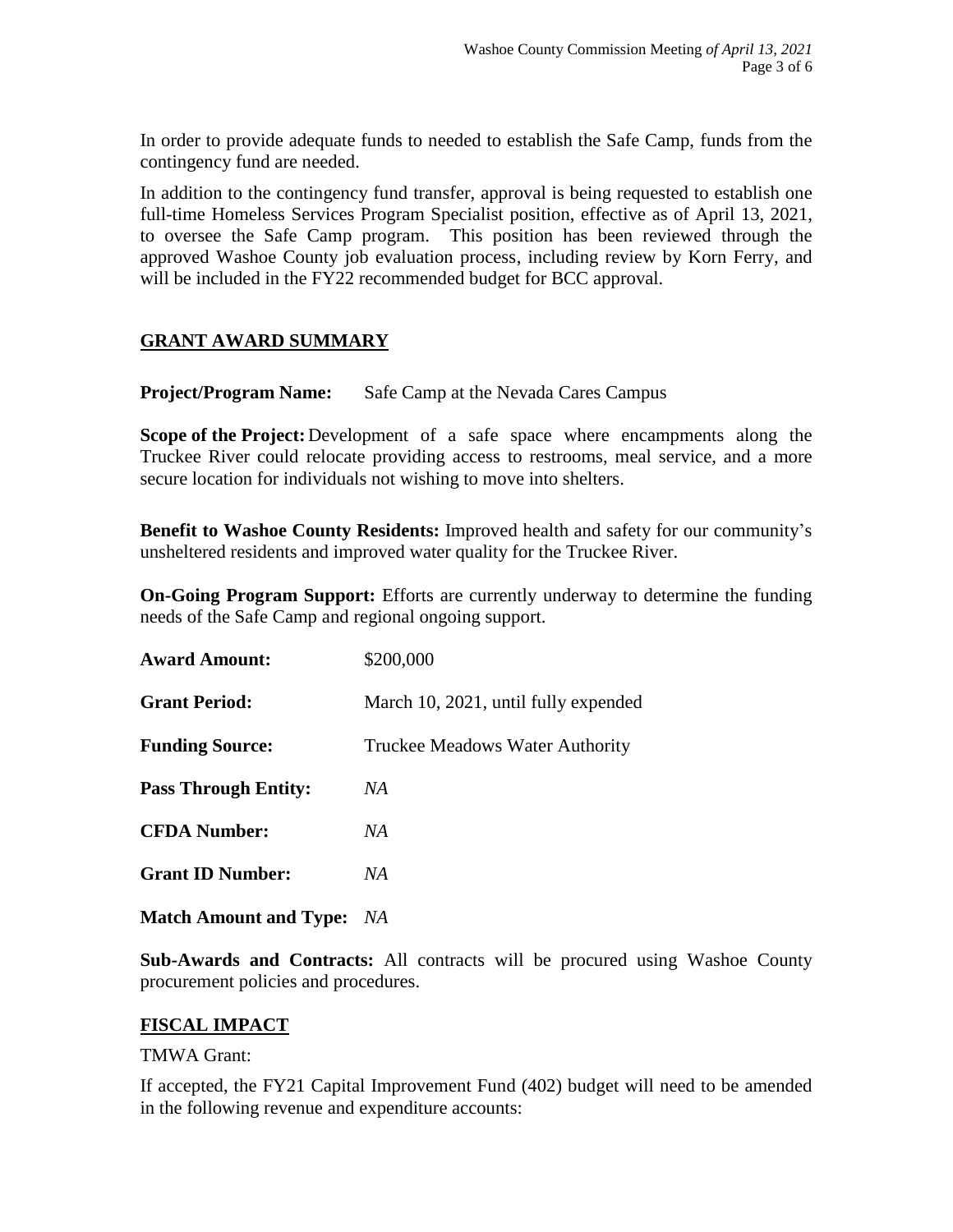| <b>Cost Object</b>          | <b>G/L Account</b>                 | <b>Amount</b> |
|-----------------------------|------------------------------------|---------------|
| IN29021-TMWA Safe Camp      | 433310 – Local Govt Grants         | \$200,000     |
| IN29021-TMWA Safe Camp      | 818000 – Transfer to Intrafund     | \$200,000     |
| PW920713-Safe Camp Facility | 781001 - Land Improvements Capital | \$200,000     |
| PW920713-Safe Camp Facility | 818000 – Transfer to Intrafund     | $(\$200,000)$ |

Contingency:

The use of contingency funds in account 189000-820000 and the associated cross-fund, cross-functional budget appropriation transfers are anticipated to bring the budget into alignment with actual and/or anticipated expenditures for Fiscal Year 2021 for the items outlined above. All adjustments are within the existing approved budget for Washoe County and are summarized in the table below.

| <b>Fund/Function</b>                             | Department/<br><b>Expenditure</b> | Cost Object(s)<br>G-L Account(s) | <b>Budget Change</b> |
|--------------------------------------------------|-----------------------------------|----------------------------------|----------------------|
| <b>General Fund</b>                              | <b>Contingency Funds</b>          |                                  |                      |
| General Gov't                                    | Contingency                       | C189000-820000                   | (250,000.00)         |
| <b>Capital Improvement</b><br><b>Fund (F402)</b> |                                   |                                  |                      |
| Welfare                                          | Safe Camp Project                 | PW920713-781001                  | 250,000.00           |
| Net Total Contingency                            |                                   |                                  | - 0-                 |

Homeless Services Program Specialist Position:

The FY21 funding for this position, through June 30, 2021, is included in the adopted FY21 Manager's Office Budget, Special Projects Division (Fund Center 101-14). FY22 funding for this position will be included in the FY22 recommended budget.

### **RECOMMENDATION**

It is recommended to retroactively accept a grant from Truckee Meadows Water Authority in the amount of [\$200,000, no county match] for a period retroactive from March 10, 2021, until fully expended; approve the use of General Fund Contingency in the amount of [\$250,000] for unbudgeted expenditures for Fiscal Year 2021 and if approved, direct the Comptroller's Office to make the necessary budget appropriation transfers and budget amendments and authorize Human Resources to create 1.0 FTE Homeless Services Program Specialist position, as evaluated by the approved Washoe County job evaluation process, to oversee the Safe Camp program. Items support the development of a safe camping location to improve water quality along the Truckee River and expand capacity for those experiencing homelessness.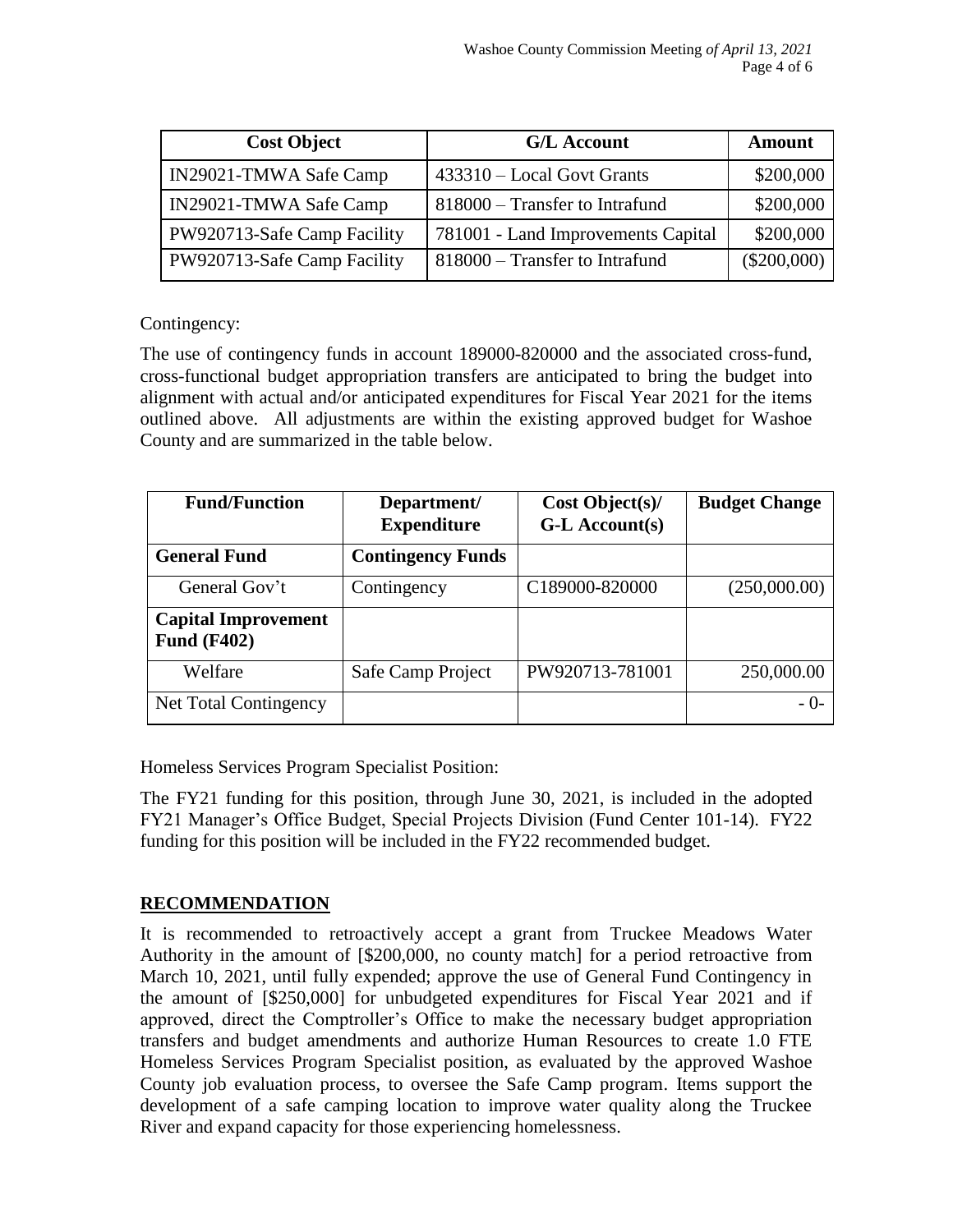# **POSSIBLE MOTION**

Should the Board agree with staff's recommendation, a possible motion would be: *move to retroactively accept a grant from Truckee Meadows Water Authority in the amount of [\$200,000, no county match] for a period retroactive from March 10, 2021, until fully expended; approve the use of General Fund Contingency in the amount of [\$250,000] for unbudgeted expenditures for Fiscal Year 2021 and if approved, direct the Comptroller's Office to make the necessary budget appropriation transfers and budget amendments and authorize Human Resources to create 1.0 FTE Homeless Services Program Specialist position, as evaluated by the approved Washoe County job evaluation process, to oversee the Safe Camp program. Items support the development of a safe camping location to improve water quality along the Truckee River and expand capacity for those experiencing homelessness.*